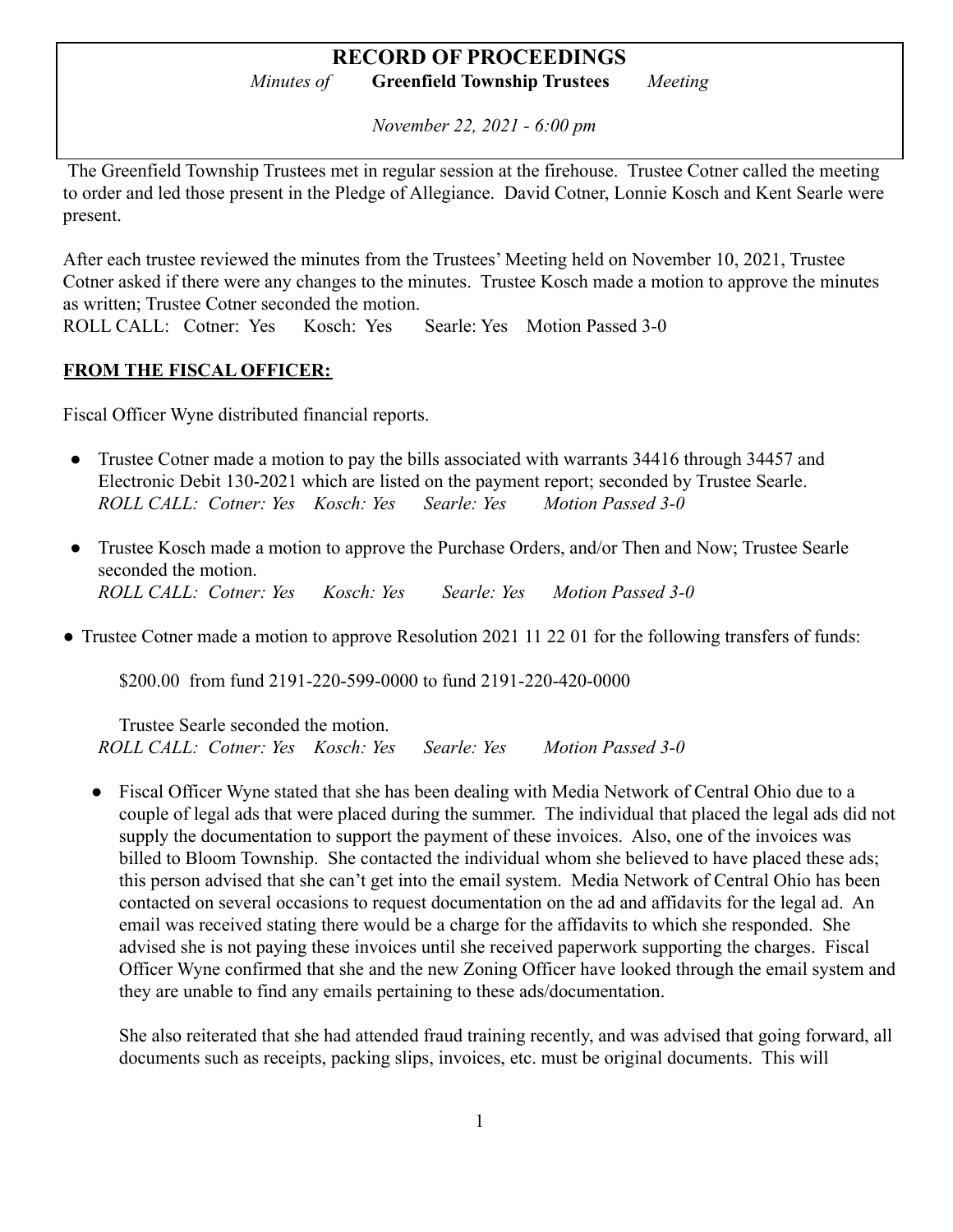*November 22, 2021 - 6:00 pm*

decrease the chance of anything being altered, since the Fiscal Officer is ultimately the responsible party for all bills and payments.

- Fiscal Officer Wyne advised that the underwritten quotes came in after Form Fire was at a higher rate (23%) than COSE's renewal rate. The Township will see a difference since those individuals over 65 will be moved to the group Retiree Insurance Plan. She requested approval to renew the township's health insurance with COSE to begin January 1, 2022.
- *●* Fiscal Officer Wyne stated that when she met with the Budget Commission she was questioned on why the Reserve Balance Accounts were set up differently than other townships. She explained that when she became the Fiscal Officer, the Road and Fire Departments each had their own Reserve Balance Accounts for benefit payouts. In speaking with the Auditor of State, they advised there can only be one Reserve Balance Account fund in which you can transfer money from Fire, Road, General, Cemetery, etc. to payout individual benefits upon separating. It is the responsibility of the Fiscal Officer to keep accurate records on the money transferred into that fund from each of those funds, and the money dispensed from each of those funds. She advised that Reserve Balance Account individual funds will need to be cancelled and either moved into one fund, or the money moved back into the appropriate accounts. She advised she is going to contact other Townships to see how they do their Reserve Balance Accounts.
- *●* Fiscal Officer Wyne asked who sworn June Queen in at the last Zoning Commission as she needs the paperwork for the file. Trustee Searle advised that he sworn June in. Trustee Searle will get the paperwork to the Fiscal Officer.

**ZONING DEPARTMENT:** Caitlin Barbee, Zoning Inspector, presented the following concerns:

*●*

**● Gleich Property - Procedural Issue:** Mr. and Mrs. Gleich were present, and presented their issues and zoning concerns. They currently have a doggy daycare business at their property, and want to add a coffee shop in the form of a truck, so it would be mobile. Based on conversations they had with the former Zoning Inspector in the spring of 2021, they were told there were no issues, and they could move forward, which they did. They have spent \$20,000 toward this venture. However, in contacting the township again before they finalize all details to open the coffee truck business, they are now being told that their property is not zoned to add this business to their existing doggy daycare business. Ms. Barbee explained that she had spoken with the Fairfield County Prosecutor's Office on this issue, and she was advised that they would need to have their property rezoned in order to add this business. Lengthy discussion continued regarding what they had been told previously by the former Zoning Inspector vs. what they are being told now. Mr. Gleich stated that the previous Zoning Inspector has a history of giving incorrect information. Mr. Gleich stated that if he couldn't proceed with the mobile coffee shop, then he is going to come back to the Board to request that the township reimburse him for the money he had already spent. It was determined that Ms. Barbee will contact the Prosecutor's Office once again to determine how to proceed.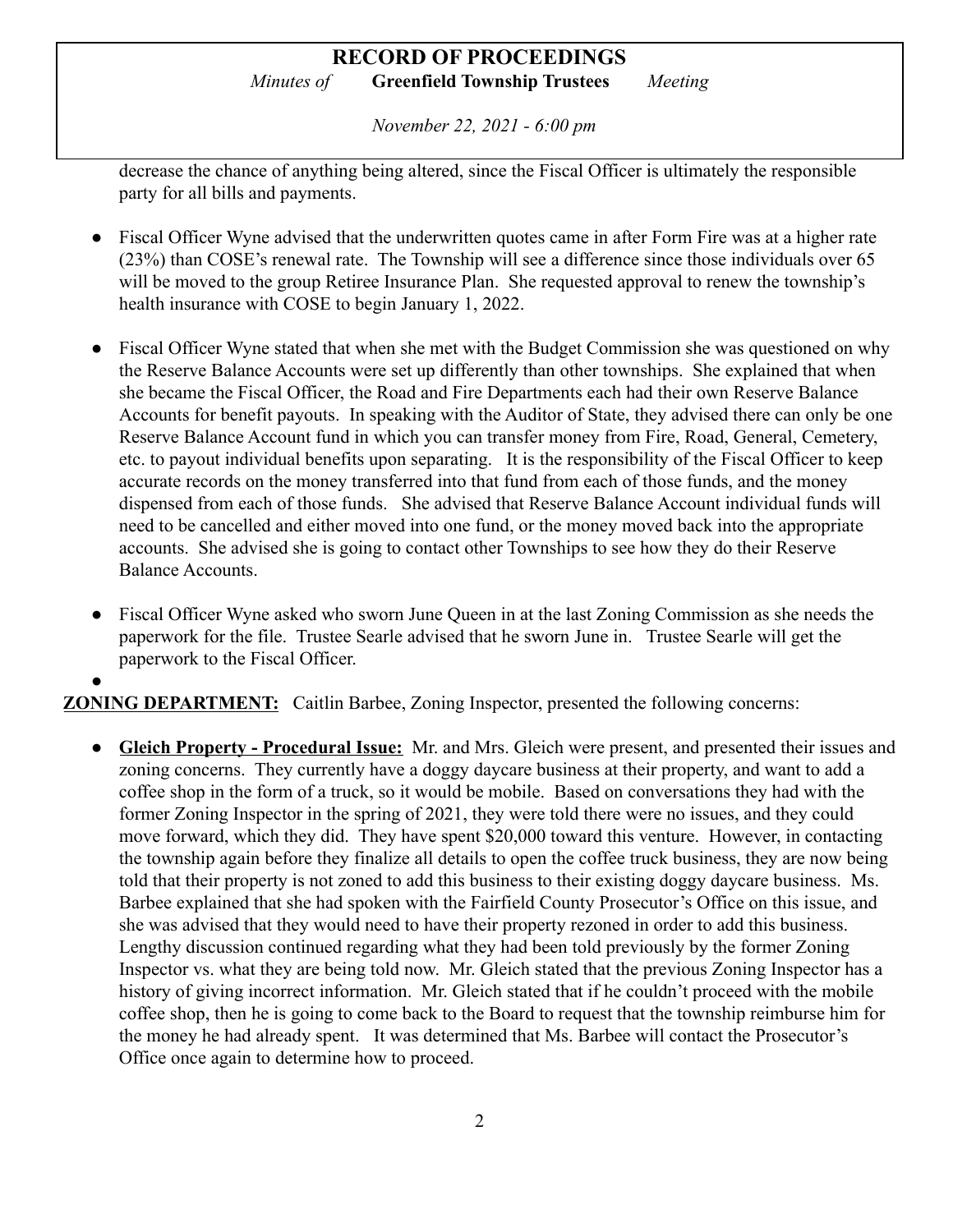*November 22, 2021 - 6:00 pm*

● **Beatty Self-Storage Issue**: Caitlin reported that Mr. Beatty had paid the fee owed, as well as submitting an updated drawing. She has an email with this information that she will forward to the Trustees. Caitlin reiterated to Mr. Beatty that there can be no change in business scope or additional buildings.

Discussion continued regarding the PRB section of the zoning book. The Prosecutor's Office recommends removing it from the book. Caitlin will do more research to see where it came from, as well as looking further into how the second parcel of land (Beatty) is zoned/if it was rezoned.

Trustee Searle noted he had researched further into the situation with Mr. Beatty. He found an email from Gail Beck of the RPC to Kevin Yeamans. This email is from November 2019, and included the application Mr. Beatty submitted. She requested that Kevin Yeamans, former Zoning Inspector, review the plans and get a zoning permit; and this was not done.

As a result of obtaining this information, Trustee Searle requested a list from Gail at the RPC from the last ten years of county building permits that were issued in Greenfield Township. He shared this with Caitin Barbee, as he feels there may be other properties that weren't permitted properly. This is for commercial permits only. Discussion continued regarding all the different types of building permits issued, which are not only for construction. They can also be for things such as checking fire systems, checking coolers, etc. The spreadsheet will include this information.

- **Enforcement:** Caitlin reported that she has drafted a warning letter that can be used for enforcement purposes. The magnetic signs for her car to identify her as the Greenfield Township Zoning Officer have been ordered. Discussion continued regarding past practice with enforcement warnings. She also reported she had been given the okay from the Prosecutor's Office to post the addresses and type of permits on-line.
- **Fee List**: Caitlin reported she had updated/added a couple of fees, but did not change any numbers or the format. She asked to have it loaded to the website. She and Tom had reviewed the content to discuss how to list things/what to call them, in the event the list is updated in the future.

#### **ROAD AND CEMETERY**: Road Superintendent Tom Shafer Reported on the following items:

- **● Liberty Township Payment:** Tom presented the bill from Liberty Township this year's chip/seal project. Greenfield owes Liberty this year for the first time in many years. This was due to various factors, but he definitely recommends raising the hourly rate for the tar distributor and the stone box. He will investigate what other entities are charging and bring that information back to the Board.
- **● Cemetery Pricing Increase:** Tom distributed the proposed price increase list, estimated to begin January 1, 2022. Individual item price increases were reviewed. It was determined that the cut-off time for the weekday activity should be 2 p.m., rather than 2:30 p.m.; after 2:00 p.m., prices will increase as listed on the updated price list.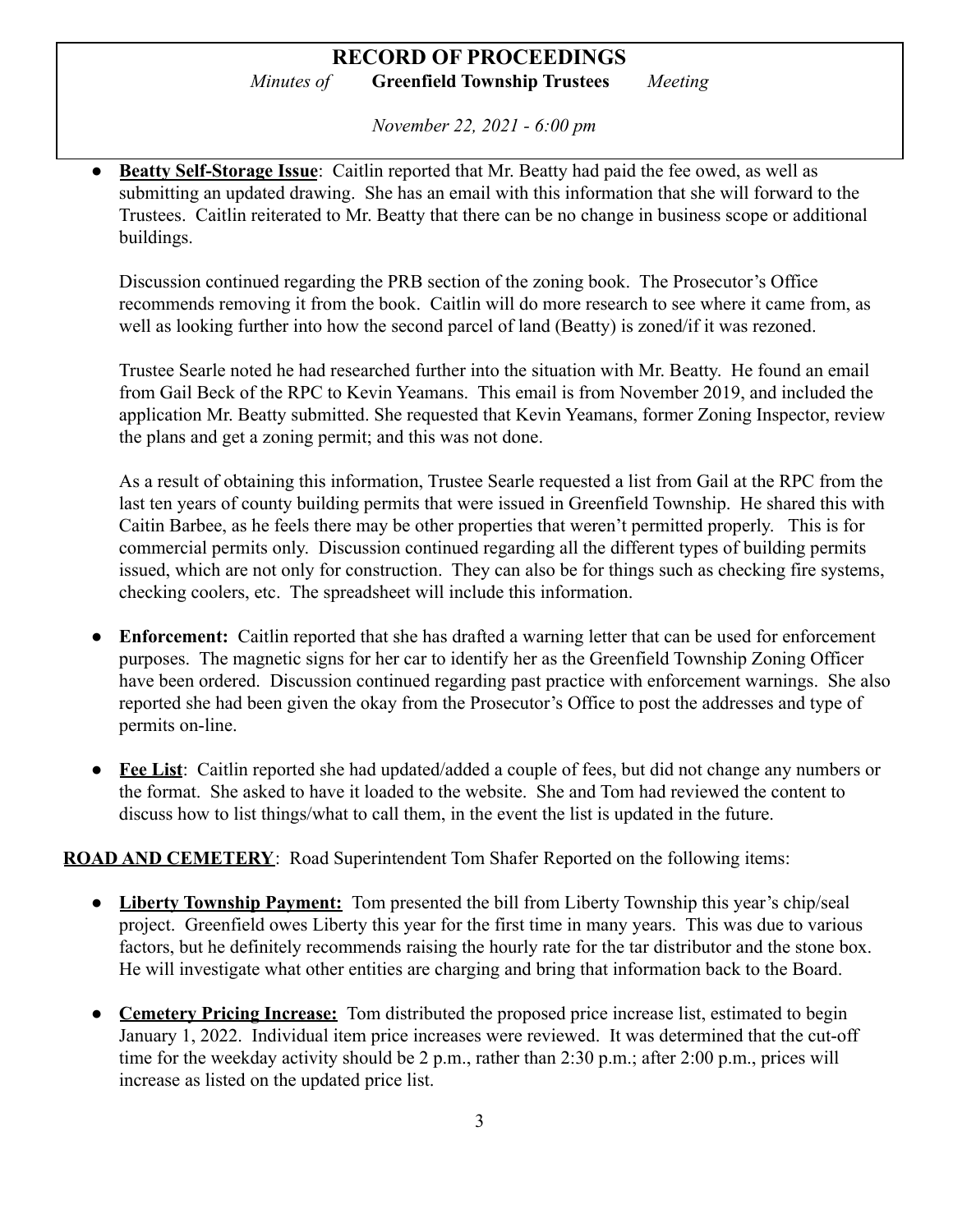# **RECORD OF PROCEEDINGS**

*Minutes of* **Greenfield Township Trustees** *Meeting*

*November 22, 2021 - 6:00 pm*

Trustee Searle made a motion to approve the proposed price list as presented; Trustee Cotner seconded the motion.

*ROLL CALL: Cotner: Yes Kosch: Yes Searle: Yes Motion Passed 3-0*

Trustee Cotner made a motion to pay Liberty Township \$1,455.87 per the presented bill. Trustee Searle seconded the motion. *ROLL CALL: Cotner: Yes Kosch: Yes Searle: Yes Motion Passed 3-0*

• Tom reported that cemetery footers were done as of Wednesday, November 17, 2021.

- He also reported that the iron filter that was leaking had been replaced. The bill was for the estimated amount of \$1,495.00.
- Also, the water heater at the old firehouse was replaced. The bill hasn't been received yet. Discussion continued as to who should be responsible for paying this bill, based on the lease to the Village of Carroll, and the usage, maintenance and repairs of the building. It was determined the approval to pay the bill will be made once the actual bill/amount is received.

At this time, Trustee Kosch inquired as to whether the phone for the Zoning Inspector was received. Tom confirmed the old phone had been turned in, and Zoning Inspector Barbee confirmed that she had been in contact with Chief Smith to obtain the new cell phone; she shared the new cell phone number with the Board: 740-400-9441. Chief Smith estimated the phone will be activated on Wednesday, November 24, 2021.

**FIRE DEPARTMENT:** Chief Smith reported on the following items:

- **Grant Writing Group:** Chief Smith met with the Fairfield County grant writing group last week to discuss assistance with the FEMA grant, which will be concluding December 17, 2021. Also, Chief Smith and Road Superintendent Shafer met with the grant writing group on Thursday, November 18, 2021. The group wants the Township to submit a list of goals and ideas for the Township; then, the group will be able to watch for available grants that may be a good match for the needs of the Township.
- **ISO Meeting:** Chief Smith reported meeting with the ISO group on Wednesday, November 17, 2021. The Department is currently rated at a five. In reviewing this with the rater, the Department may be able to get the score to a four or three, which is a good score to have. Chief Smith explained the water supply in the Township is affecting the score; however, the Department was able to show the rater more hydrants than what he was aware of, and with the new elementary school, there will be additional hydrants available. Chief Smith noted the grant writers met with the Village of Carroll after their meeting with Greenfield Township., and he made them aware of the water supply situation; however, he doesn't know if it was discussed at Carroll's grant meeting.
- **Bloom Township Engine Borrowed from Greenfield:** Bloom is currently borrowing Greenfield's back-up engine. Bloom's engine currently needs brakes, which they are having trouble finding.